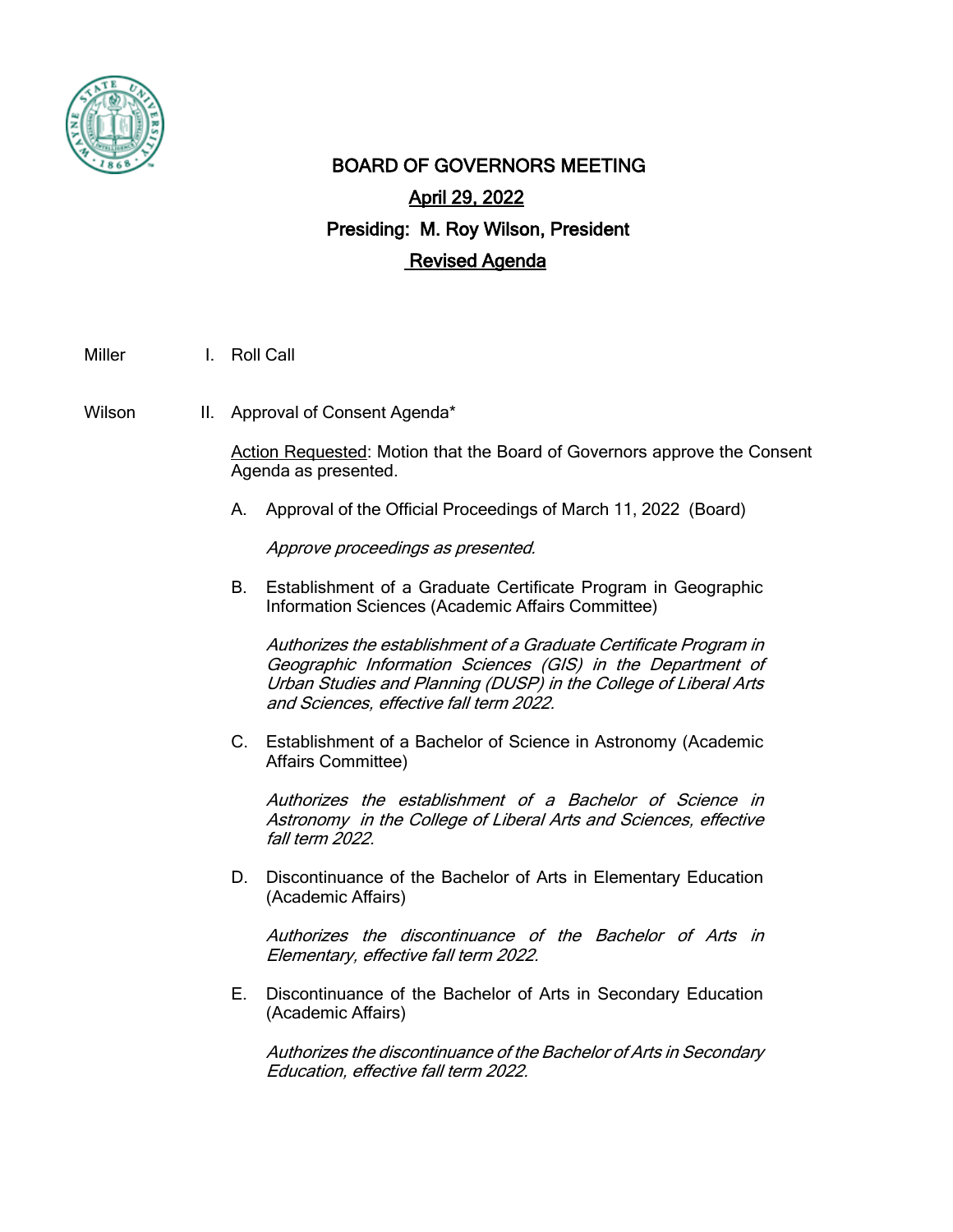F. Discontinuance of the Bachelor of Arts in Special Education (Academic Affairs)

Authorizes the discontinuance of the Bachelor of Arts in Special Education, effective fall term 2022.

G. Revision of Board of Governors Statute 2.34.04 on Transfer Students (Academic Affairs)

Authorizes the discontinuance of the 64-credit transfer limit for students transferring from two-year institutions and the 12-credt transfer limit for TVA, effective fall term 2022.

H. Revision of Board of Governors Statute 2.43.12 on Guidelines for Undergraduate Certificates (Academic Affairs)

Authorizes reducing the minimum number of credits for a certificate from 15 to 12 and awarding the certificate at the time of completion rather than holding it for award at the time of undergraduate degree completion.

I. Revision of Board of Governors Statute 2.34.07 on Grading Policy (Academic Affairs)

Authorizes the revision regarding assignment withdrawal grades, specifically discontinue marks of WF, WP, and WN and replace all instances with the grade of W, effective fall term 2022.

J. Revision of Board of Governors Statute 2.43.62 on Academic Recognition of Deceased or Critically Ill Students (Academic Affairs)

Authorizes the threshold for minimum completion of requirements be reduced to 75 percent for all students, with the exception of those enrolled in the School of Medicine.

Kornbluh III. Approval of Personnel Recommendations\* Wilson IV. Board of Governors Faculty Recognition Awards Kelly **Stephen Chrisomalis, Anthropology, College of Liberal Arts and Sciences** Busuito Kevin Deegan-Krause, Political Science, College of Liberal Arts and Sciences Stancato William Lynch, History, College of Liberal Arts and Sciences Kumar **Alexey Petrov, Physics and Astronomy, College of Liberal Arts and Sciences** Wilson V. President's Report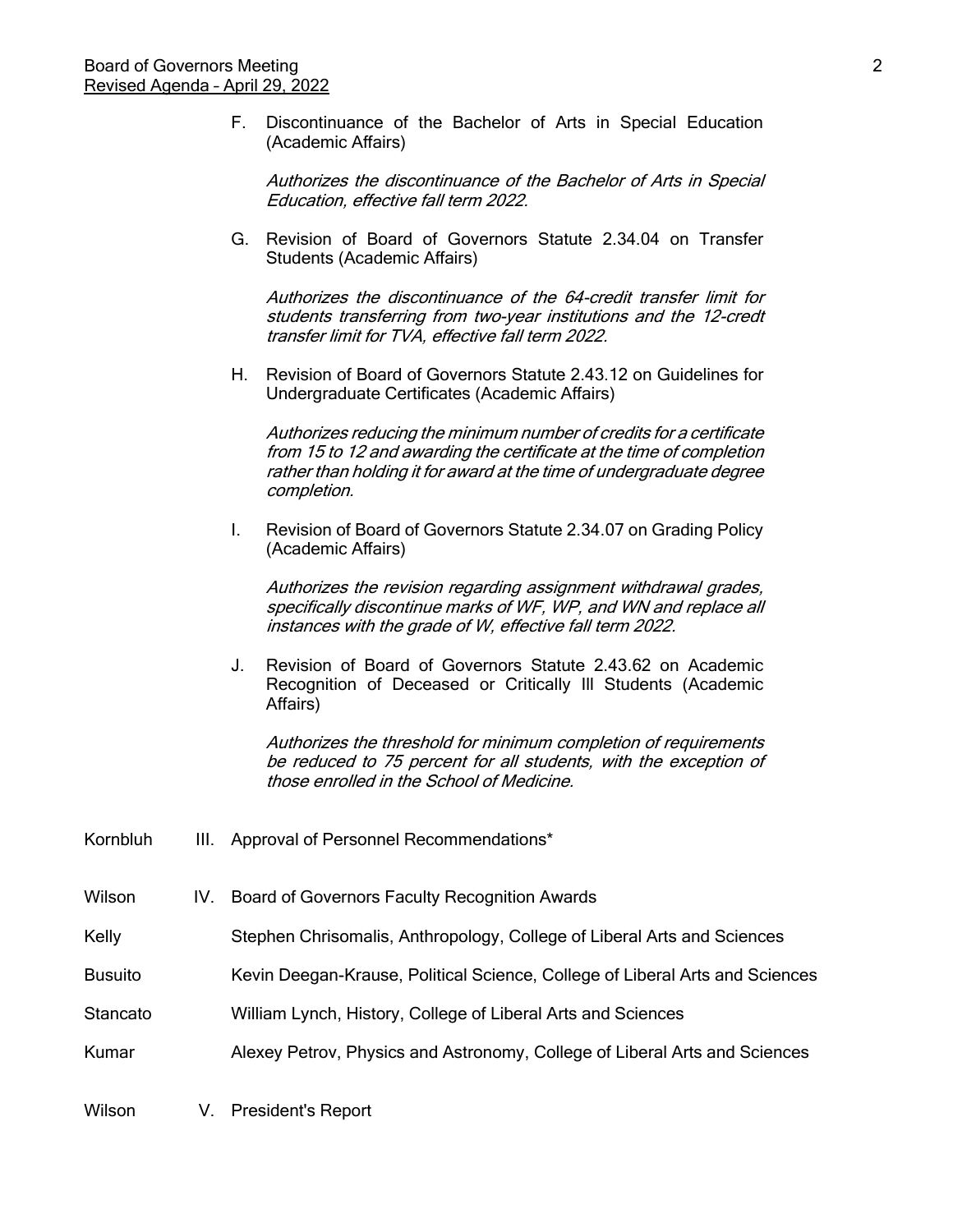## Board of Governors Meeting 3 and 3 and 3 and 3 and 3 and 3 and 3 and 3 and 3 and 3 and 3 and 3 and 3 and 3 and 3 and 3 and 3 and 3 and 3 and 3 and 3 and 3 and 3 and 3 and 3 and 3 and 3 and 3 and 3 and 3 and 3 and 3 and 3 a Revised Agenda – April 29, 2022

- Gaffney VI. Chair's Report
- Kornbluh/ VII. Special Topic: Social Mobility Ezzeddine
	- VIII. Board Committee Reports

Barnhill **A.** Budget and Finance Committee

School of Medicine FY 2023 Tuition Rates (Budget and Finance)

Authorizes approval of the FY 2023 School of Medicine tuition rates as presented.

- Stancato B. Academic Affairs Committee
- Kelly C. Student Affairs Committee
- Gaffney D. Executive Committee
	- IX. Recommendations and Reports from the University Administration
- Kornbluh **A.** Academic Affairs Report Update from the Provost<sup>\*</sup>
- Lanier **B.** Division of Research 2021 Highlights\*
- Lindsey C. Government and Community Affairs Report\*
- Staebler D. Economic Development Report\*
- Burns **E.** Development and Alumni Affairs Report\*
- Burns F. Establishment of Endowment Funds\*

Action Requested: Motion that the Board of Governors establish endowment funds that total \$1,012,946.37, for the purposes presented:

- 1. The Gordon Wesley Draper, '56, '64, '68 Endowed Scholarship (Fund Functioning as an Endowment) to support the Gordon Wesley Draper, '56, '64, '68 Endowed Scholarship (True Endowment) in the College of Education with a transfer of unrestricted funds.  $$337.947.37$
- 2. Joe Garcia Athletics Endowed Scholarship to recognize scholastic achievement, encourage continued progress and provide assistance to students participating in the WSU Department of Athletics men's or women's basketball sports programs. \$50,000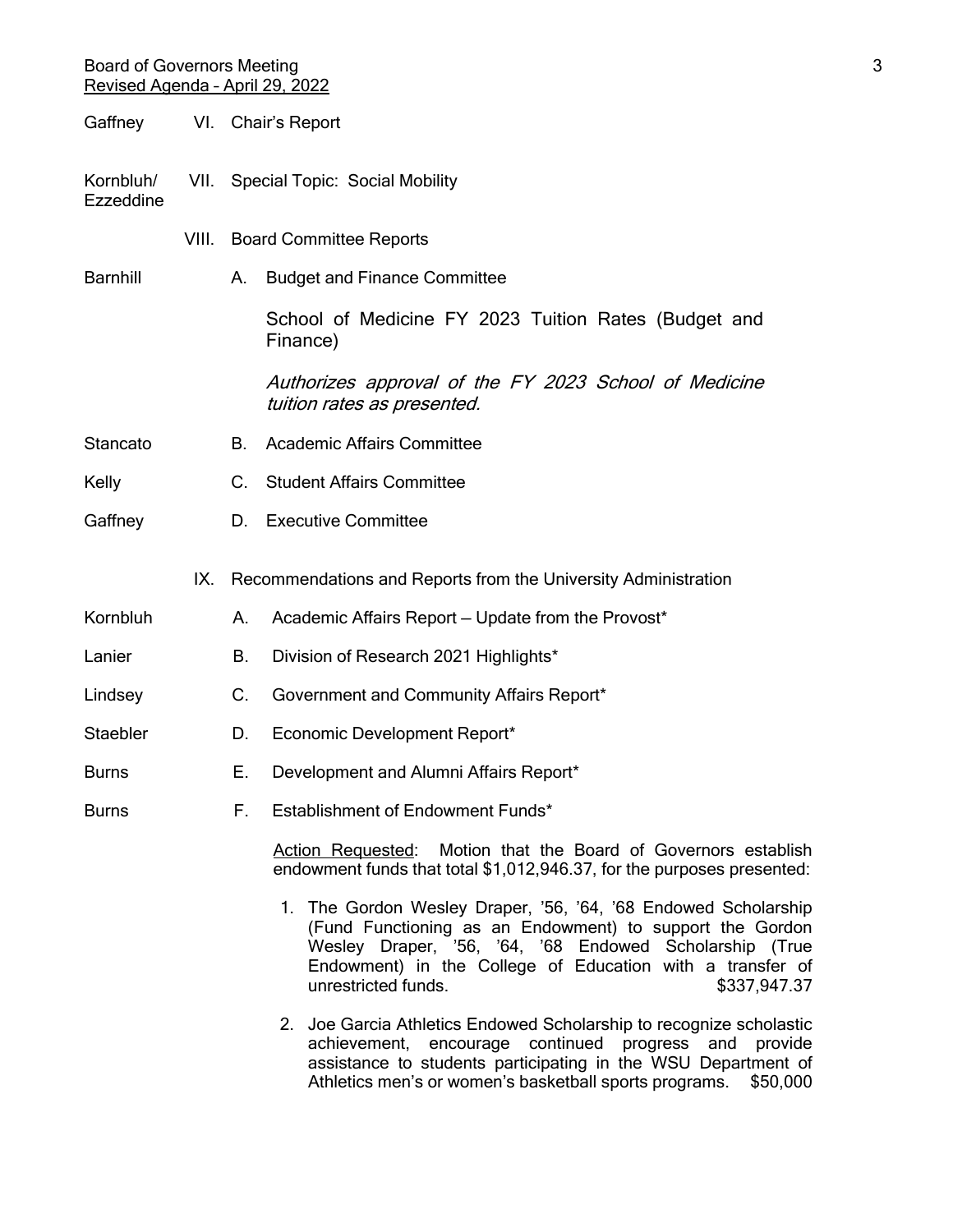- 3. The Sara Gleicher & David Fabbri Endowed Scholarship to recognize scholastic achievement, encourage continued progress and provide assistance to students in financing their education in the School of Social Work.  $$25,000$
- 4. The Miriam, Shia, and Moishe Goldfinger Endowed Award to recognize scholastic achievement, encourage continued progress and provide assistance to students in financing their education in the College of Nursing.  $$200,000$
- 5. The Grewal Family Endowed Support Fund to provide support for educational programming at the Mike Ilitch School of Business focusing on first-generation college students or women. \$250,000
- 6. The Grodecki-Moore Endowed Scholarship to recognize scholastic achievement, encourage continued progress and provide assistance to students in financing their education in the School of Medicine.  $$30,000$
- 7. The McElroy's Automotive Service Endowed Scholarship in Automotive Design to recognize scholastic achievement, encourage continued progress and provide assistance to students in financing their education in the College of Engineering. \$25,000
- 8. The Nicholas Shokoohi Ophthalmology Resident Endowed Support Fund (True Endowment) to support the Ophthalmology Resident Training Program in the School of Medicine. \$25,000
- 9. The Nicholas Shokoohi Ophthalmology Resident Endowed Support Fund (Fund Functioning as an Endowment) to support the Ophthalmology Resident Training Program in the School of Medicine.  $$25,000$
- 10. The Murray and Geraldine Spilman & Family Endowed Scholarship to recognize scholastic achievement, encourage continued progress and provide assistance to students in financing their education in the College of Fine, Performing and Communication Arts. \$25,000
- 11. The Catherine and James Endowed Scholarship to recognize scholastic achievement, encourage continued progress and provide assistance to students in financing their education in the College of Education.  $$25,000$

Wilson X Public Comment

- Elizabeth Drake
- Fariba Pajooh
- Candis Acuff